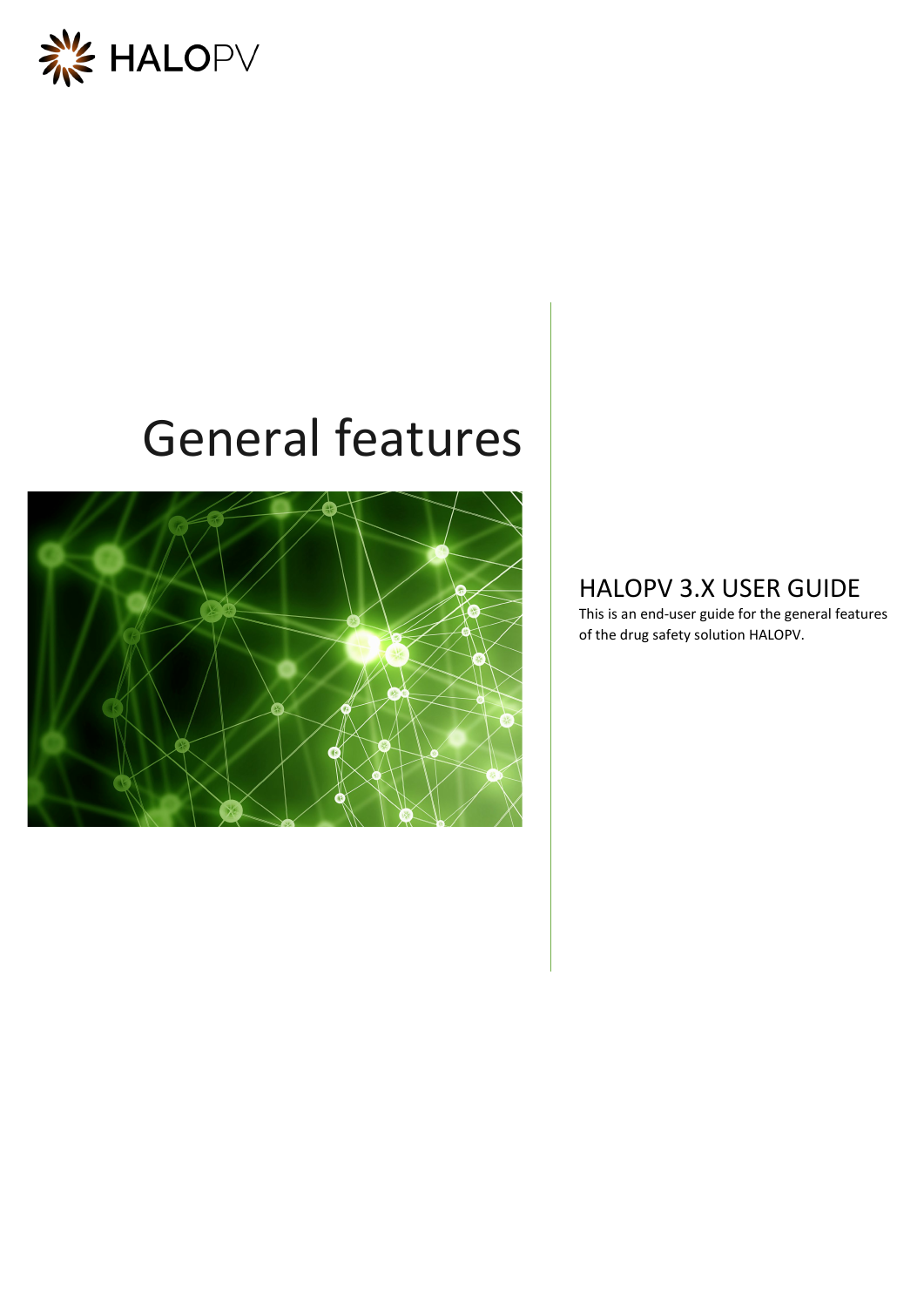# Contents

| $\mathbf{1}$ . |       |  |  |  |  |  |  |
|----------------|-------|--|--|--|--|--|--|
| 2.             |       |  |  |  |  |  |  |
| 3.             |       |  |  |  |  |  |  |
|                | 3.1.  |  |  |  |  |  |  |
|                | 3.2.  |  |  |  |  |  |  |
| 4.             |       |  |  |  |  |  |  |
|                | 4.1.  |  |  |  |  |  |  |
| 5.             |       |  |  |  |  |  |  |
| 6.             |       |  |  |  |  |  |  |
| 7.             |       |  |  |  |  |  |  |
| 8.             |       |  |  |  |  |  |  |
| 9.             |       |  |  |  |  |  |  |
|                | 9.1.  |  |  |  |  |  |  |
|                | 9.2.  |  |  |  |  |  |  |
|                | 9.3.  |  |  |  |  |  |  |
|                | 9.4.  |  |  |  |  |  |  |
|                | 9.5.  |  |  |  |  |  |  |
| 10.            |       |  |  |  |  |  |  |
|                | 10.1. |  |  |  |  |  |  |
|                | 10.2. |  |  |  |  |  |  |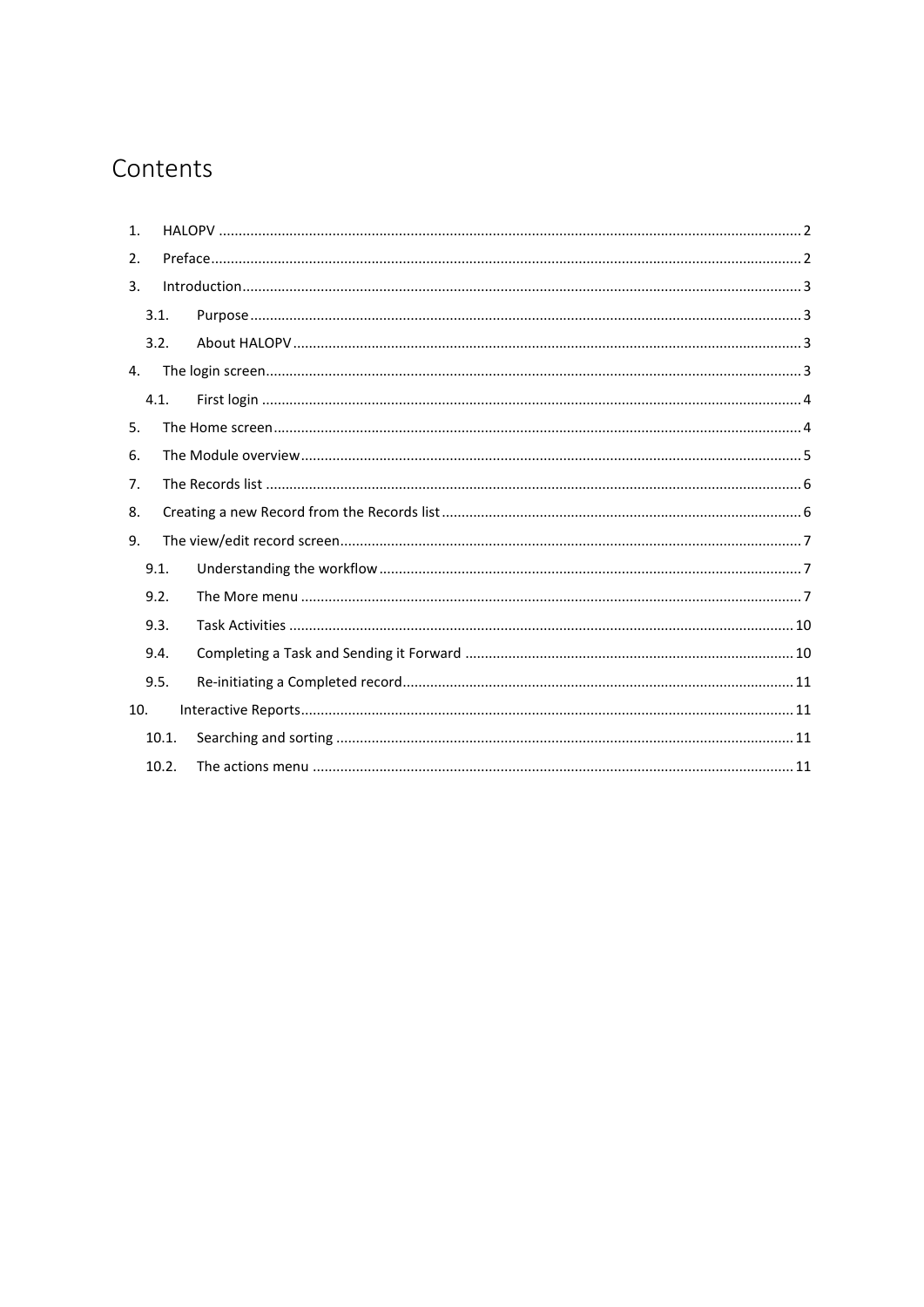## <span id="page-2-0"></span>**1. HALOPV**

User Manual - Release 3.0 (JUNE 2021)

This software and related documentation are provided under a license agreement containing restrictions on use and disclosure and are protected by intellectual property laws. Except as expressly permitted in your license agreement or allowed by law, you may not use, copy, reproduce, translate, broadcast, modify, license, transmit, distribute, exhibit, perform, publish, or display any part, in any form, or by any means. Reverse engineering, disassembly, or de-compilation of this software, unless required by law for interoperability, is prohibited.

The information contained herein is subject to change without notice and is not warranted to be error-free. If you find any errors, please report them to us in writing.

## <span id="page-2-1"></span>**2. Preface**

The latest product information including release notes for HALOPV is available at

<https://www.halopv.com/>

Insife Support

Insife Support team can be reached out at [Support@insife.com](mailto:Support@insife.com)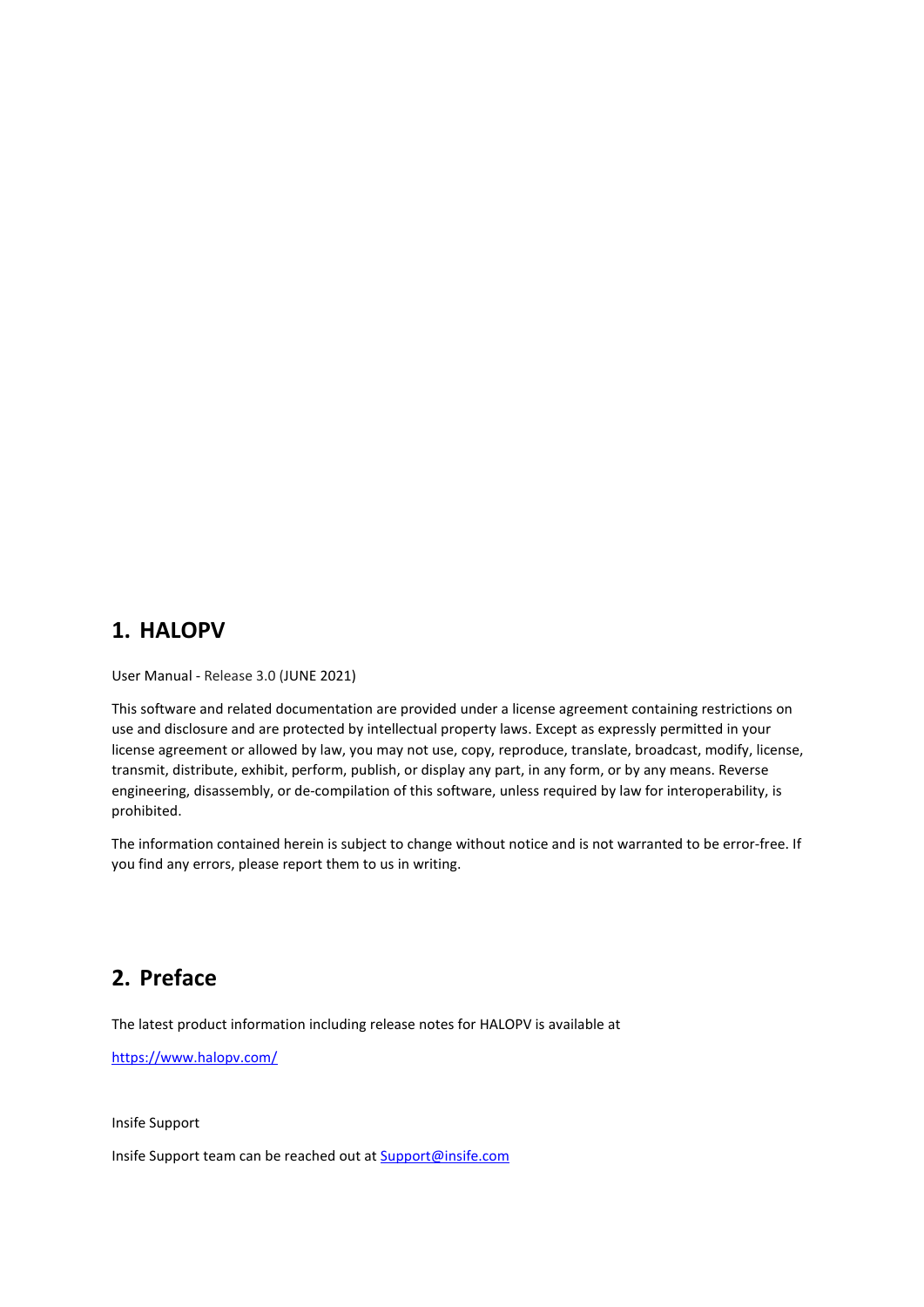## <span id="page-3-0"></span>**3. Introduction**

#### <span id="page-3-1"></span>**3.1. Purpose**

This User Manual describes General features of HALOPV.

You will find a manual for each module separately, o[n https://www.halopv.com/user-guides-tutorials.](https://www.halopv.com/user-guides-tutorials) At the time of writing of this manual, the modules comprise of:

Aggregate reporting module, HALOPV 3.x Clinical studies module, HALOPV 3.x Complaints module, HALOPV 3.x Data collection programs module, HALOPV 3.x Entities and Agreements module, HALOPV 3.x ICSRs module, HALOPV 3.x Literature module, HALOPV 3.x Medical information and communications module, HALOPV 3.x Products module, HALOPV 3.x Quality module, HALOPV 3.x Requirements intelligence module, HALOPV 3.x Risks module, HALOPV 3.x Signals module, HALOPV 3.x Submissions module, HALOPV 3.x

#### <span id="page-3-2"></span>**3.2. About HALOPV**

.

HALOPV is a cloud-based system. Internet connectivity is required, but you can use your computer, tablet or smartphone to access the system. Your organization should have provided you with the correct link to allow you to access your instance of HALOPV.

## <span id="page-3-3"></span>**4. The login screen**

As a user, you will have been provided a URL to access HALOPV. Opening the URL, you will be presented with a login screen. Here, you have the possibility to either use a Microsoft Azure Office 365 account for single signon. In case this is setup for your enterprise, you can simply click the Azure login button. Or, In case you have a username and password for HALOPV, please enter that now and click the log in button.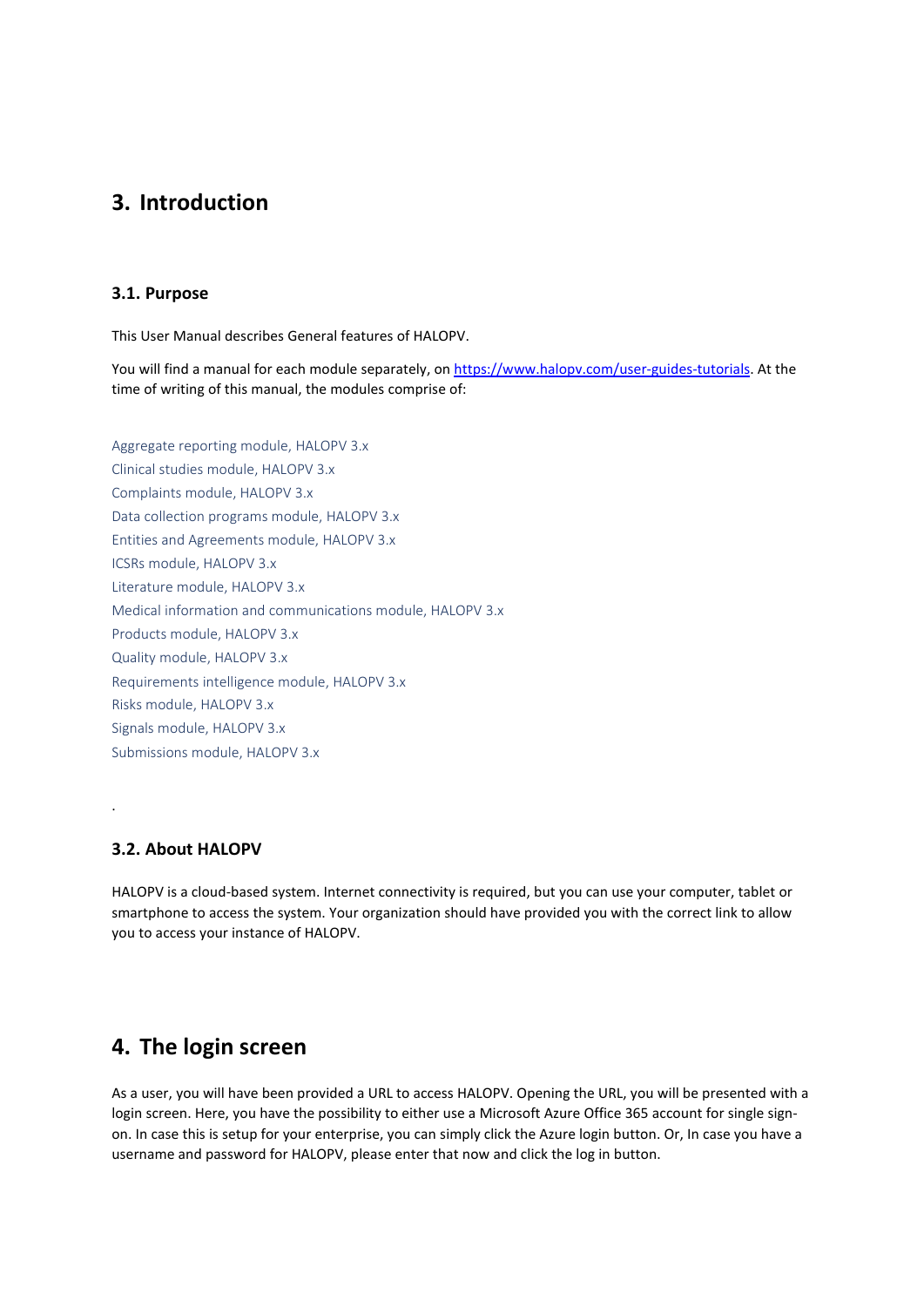#### <span id="page-4-0"></span>**4.1. First login**

If it is the first time you login to HALOPV, you may be prompted to change your password. Please note that password complexity policies apply. If your organization has set specific standards, these will apply. Otherwise, HALOPV defaults to the following rules: Minimum: 10 characters, 1 upper case character, 1 lower case character, 1 special character

## <span id="page-4-1"></span>**5. The Home screen**

After login, you will be presented with the Home screen. This screen may contain very different things, depending on the roles you have been assigned in your business and also if you are working in an organizational entity that have a specific remit.

| <b>*HALOPV</b><br><b>Release version 3.1</b>                                                     | Ξ<br>Search Records<br>Q                                 | System time<br>05-Jan-2022 01:25:07 +00:00 | A MARTIN.HOLM-PETERSEN@INSIFE.COM ~         |                                 |                         |  |
|--------------------------------------------------------------------------------------------------|----------------------------------------------------------|--------------------------------------------|---------------------------------------------|---------------------------------|-------------------------|--|
| <b>命</b> Processes                                                                               |                                                          |                                            |                                             |                                 |                         |  |
| $\angle$ My tasks<br>SE Active Tasks<br><b>DD</b> Training                                       | <b>Welcome back</b><br>A MARTIN.HOLM-PETERSEN@INSIFE.COM |                                            | My organization<br><b>Root</b> organization |                                 | 000                     |  |
| <b>DO</b> Entities and Agreements<br>$D\!\!\!\!\Sigma$ Products<br><b>O</b> Environment Overview | My top 5 open tasks                                      |                                            |                                             |                                 | 000                     |  |
| $D\!\!\!\!\Sigma$ ICSRs                                                                          | <b>Title (identifier)</b>                                | Task                                       | Organization                                | <b>Created by</b>               | <b>Task due by</b>      |  |
| <b>DO PSMF Management</b>                                                                        | General form updates (ICSR-PROC-989)                     | <b>Register ICSR information</b>           | Root organization                           | JOYDEEP.CHAKRABORTY@INSIFE.COM  | 03-FEB-2021             |  |
| <b>島</b> , Records Management                                                                    | test (TRAIN-GRA-11)                                      | Perform Access Granting Training           | Root organization                           | JOYDEEP.CHAKRABORTY@INSIFE.COM  | 10-FEB-2021             |  |
| <b>D</b> Signal Management                                                                       | Ibuprofen PSUR (AGG_RPT-15)                              | Review document                            | Egypt affiliate                             | MARTIN.HOLM-PETERSEN@INSIFE.COM | 28-FEB-2021             |  |
| <b>DO</b> Requirements Intelligence                                                              | Eudravigilance (EVHUMAN) (ORG-EXT-18)                    | <b>Create/Update Entity</b>                | Root organization                           | MARTIN.HOLM-PETERSEN@INSIFE.COM | 28-FEB-2021             |  |
| <b>DD</b> Risk Management                                                                        | Sick from taking SuperDrug (CC-33)                       | Conclusion and inform customer             | Root organization                           | <b>ADMIN</b>                    | 28-FEB-2021             |  |
| <b>DO</b> Data Collection Programs<br>DD Time management                                         |                                                          |                                            |                                             |                                 | $\bullet\bullet\bullet$ |  |
| DD Communications / Interactions                                                                 | <b>Processing Compliance</b>                             |                                            |                                             |                                 |                         |  |
| <b>DD</b> Quality Management                                                                     |                                                          |                                            |                                             |                                 |                         |  |
| <b>DD</b> Customer Support                                                                       |                                                          |                                            |                                             |                                 |                         |  |
| <b>DD</b> Literature Monitoring<br><b>DD</b> Customer Complaints                                 |                                                          |                                            |                                             |                                 |                         |  |
| <b>DD</b> Submissions                                                                            |                                                          |                                            |                                             |                                 |                         |  |
| DD Aggregate reporting                                                                           |                                                          |                                            |                                             |                                 |                         |  |
| Collection Continues 17                                                                          |                                                          |                                            |                                             |                                 |                         |  |

The Home screen includes the following components:

At the top section of the screen, there is an indication of which username you have logged in as, and also which organizational entity you as an individual work in.

To the left of the screen, there is a list of available **modules**. These processes will include only the items you have been granted access to. It includes "My Tasks" and "Active Tasks" that allow you to get a full list of tasks that have been or are about to be processed by you - or someone with a similar role as you.

In the center left of the screen, you may find the Quick links feature (not enabled in the screenshot above). These are links that can provide a convenient way for you to access various parts of the application – or even outside the application. You may have a different set of quick links on your screen, depending on how it has been setup in your enterprise. You probably have a "Support" link here.

Below the Quick links, you will find your top 5 task list. These tasks are to be handled by you – or someone with a similar role as you. There are indicated due dates for each of the tasks on the list. It is per default sorted to have the closest approaching task in the top of the list, but the list can be sorted by clicking on the column headers. You can also add a search string to easily filter the task list – or click the "Actions" button for more advanced features, such as Excel download, graphing etc.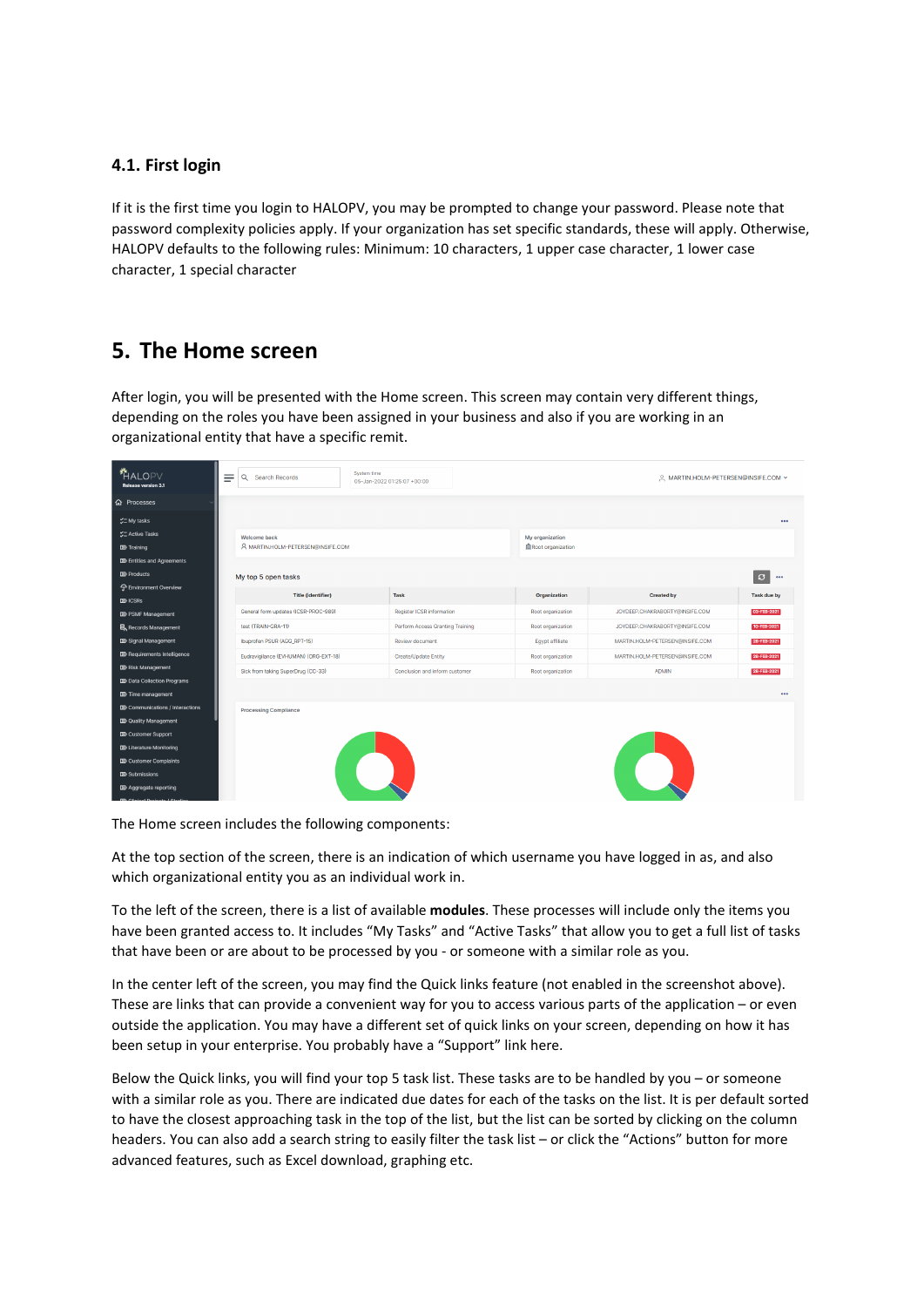In the far bottom of the screen, there are two compliance indicators. To the left, the compliance chart displays the compliance of the entire enterprise. To the right, the compliance chart displays the compliance of your role, understood as your roles intersected with the Organizational entity you work in.

Finally, at the very top of the screen, you will find a menu bar which will allow you to log out after you end your work session with HALOPV. It also includes links to "Profile", "My Organization", "My tasks" and "Help Center". These are all features that will make it easier to get an overview of your use of HALOPV.

**"Profile"** allows you to view or change some of the data about you – and you can enable or disable notification emails. If you enable it, you will get an email notifying you when a task matches your role and remit. If you need to change other things such as your roles, you may be able to subscribe to the role here, if not, please contact the application support.

**"My organization"** allows you to see what remits have been assigned to the entity you work in. It may be limited by Products, Territories, Studies or access to other entities than your own.

**"My tasks"** allows you to review all your tasks – it links to the same page as in the left menu

**"Help Center"** allows you to quickly access our support portal on<https://www.halopv.com/support>

**"Log out"** ends the session and takes you back to the login screen.

### <span id="page-5-0"></span>**6. The Module overview**

On the left menu, you will find a list of modules available for your user profile. Please select any module.

In this example, we have clicked the ICSRs module.

Once clicking **ICSRs**, you will find the **Available workflows** of the ICSRs module (may vary based on configuration) to the left of the screen, as well as the **Functionality menu** to the right.

Below, the latest updated Records will be listed, for easy access to ongoing work (Clicking on the title will take you directly to the Record view/edit screen, see section [4.4\)](#page-7-0).

| <b>ICSRs</b>                                                                                                                                                                                                                 |                                                           |                  |  |                                              |                    |                     |                             |  |  |
|------------------------------------------------------------------------------------------------------------------------------------------------------------------------------------------------------------------------------|-----------------------------------------------------------|------------------|--|----------------------------------------------|--------------------|---------------------|-----------------------------|--|--|
| ICSR(s) Module is a comprehensive toolbox for managing the ICSR life cycle. Capture ICSRs / other safety information from local or centralized sources - and manage linked follow-ups in an easy and<br>÷<br>structured way. |                                                           |                  |  |                                              |                    |                     |                             |  |  |
| Available workflows                                                                                                                                                                                                          |                                                           |                  |  | <b>Functionality menu</b>                    |                    |                     |                             |  |  |
|                                                                                                                                                                                                                              |                                                           | $\bigoplus$      |  | Simple web form ICSR data entry              |                    |                     |                             |  |  |
| $\mathbf{\Sigma}\!\mathbf{\Sigma}$ ICSR Processing                                                                                                                                                                           |                                                           |                  |  | ICSR Submission compliance dashboard         |                    |                     |                             |  |  |
| $\mathbf{D}$ ICSR Intake                                                                                                                                                                                                     |                                                           |                  |  | <b>田 ICSR listing</b>                        |                    |                     |                             |  |  |
| $\mathbf{D}$ ICSR follow-up                                                                                                                                                                                                  |                                                           |                  |  | DID ICSR submissions (automated via gateway) |                    |                     |                             |  |  |
| <b>DD</b> Refuted ICSRs                                                                                                                                                                                                      |                                                           |                  |  | DID ICSR submissions (manual)                |                    |                     |                             |  |  |
|                                                                                                                                                                                                                              |                                                           | Z                |  | ☑                                            |                    |                     |                             |  |  |
| <b>Last Updated Records</b>                                                                                                                                                                                                  |                                                           |                  |  |                                              |                    |                     |                             |  |  |
| <b>Title (Identifier)</b>                                                                                                                                                                                                    | Type                                                      | <b>Countries</b> |  | <b>Active task</b>                           | <b>Task due by</b> | <b>Last changed</b> | <b>Master Title</b>         |  |  |
| Case TEST 123 (ICSR-PROC-25711)                                                                                                                                                                                              | Spontaneous Report                                        | ×,               |  | Register ICSR information                    | 29-DEC-2021        | 28-DEC-2021         | Case TEST 123               |  |  |
| test123 (ICSR-PROC-22280)                                                                                                                                                                                                    | Spontaneous Report<br>Register ICSR information<br>$\sim$ |                  |  |                                              | 17-DEC-2021        | 16-DEC-2021         | test123                     |  |  |
| EMA report (ICSR-PROC-25721)                                                                                                                                                                                                 |                                                           | ٠                |  | Register ICSR information                    | 29-DEC-2021        | 28-DEC-2021         | <b>EMA</b> report           |  |  |
| Argus Case Number: Case ID: (ICSR-PROC-22284)                                                                                                                                                                                |                                                           | $\sim$           |  | Register ICSR information                    | 22-DEC-2021        | 21-DEC-2021         | Argus Case Number: Case ID: |  |  |
| Argus Case Number: Case ID: (ICSR-PROC-22282)                                                                                                                                                                                |                                                           | ٠                |  | Register ICSR information                    | 22-DEC-2021        | 21-DEC-2021         | Araus Case Number: Case ID: |  |  |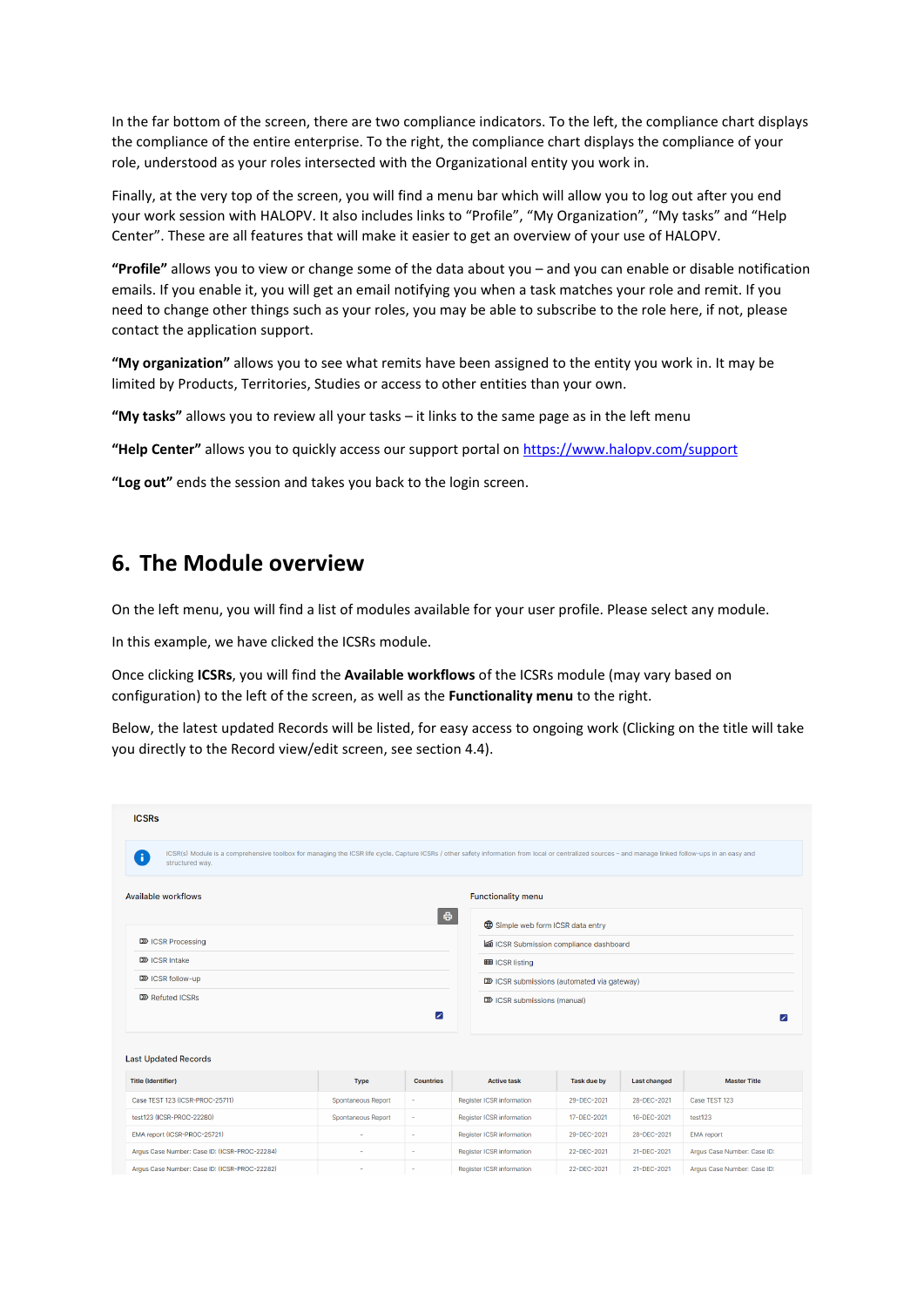## <span id="page-6-0"></span>**7. The Records list**

Click on any of the workflows, you will see the **Records** that are either in progress or have been completed within this workflow. Some workflows will let the record stay as "Completed" in this view, while other workflows will automatically move out records to a new workflow (the latter is normally the case for the ICSR "intake" workflow)

| <b>ICSRs / ICSR Intake Records</b> |                                                              |                  |                                     |                          |                     |                  |                                     |                   |                       |                                    |                                                     |                            |                                                 |
|------------------------------------|--------------------------------------------------------------|------------------|-------------------------------------|--------------------------|---------------------|------------------|-------------------------------------|-------------------|-----------------------|------------------------------------|-----------------------------------------------------|----------------------------|-------------------------------------------------|
| <b>Process description</b>         |                                                              |                  |                                     |                          |                     |                  |                                     |                   |                       |                                    |                                                     |                            |                                                 |
|                                    | 凹<br>Intake safety information for potential ICSR processing |                  |                                     |                          |                     |                  |                                     |                   |                       |                                    |                                                     |                            |                                                 |
|                                    |                                                              |                  |                                     |                          |                     |                  |                                     |                   |                       |                                    |                                                     |                            |                                                 |
|                                    |                                                              |                  | Display<br>All                      | Active                   |                     |                  | Include nullified records<br>$\Box$ |                   |                       | Include records assigned to others | п                                                   |                            |                                                 |
|                                    |                                                              |                  |                                     |                          |                     |                  |                                     |                   |                       |                                    | You have read-only access to the current workflow A |                            | $\oplus$<br>ø                                   |
| <b>Records</b>                     |                                                              |                  |                                     |                          |                     |                  |                                     |                   |                       |                                    |                                                     |                            |                                                 |
| $Q \vee$                           |                                                              |                  | Go                                  |                          | 1. Primary Report   | $\checkmark$     | Rows <sub>50</sub><br>$\checkmark$  | Actions $\sim$    |                       |                                    |                                                     |                            |                                                 |
|                                    |                                                              |                  |                                     |                          |                     |                  |                                     |                   |                       |                                    |                                                     |                            | $1 - 31$ of 31                                  |
| Obs                                | <b>Record</b><br>ID                                          | Parent<br>record | Intake record                       | <b>Type</b>              | <b>Active task</b>  | <b>Countries</b> | Organization                        | <b>Created by</b> | <b>Assigned</b><br>to | <b>Dueby</b>                       | <b>Overall Due</b><br><b>Date</b>                   | Last<br>$l =$<br>updated   | <b>Next</b><br><b>Scheduled</b><br><b>Event</b> |
|                                    | ICSR-<br>IN-<br>1669                                         | ٠                | <b>Testing keyword</b><br>detection |                          | Duplicate<br>search | ×.               | Root<br>organization                | <b>ADMIN</b>      | ٠                     | 03-JUL-2021                        | 03-JUL-2021                                         | 29-NOV-<br>2021<br>09:16AM |                                                 |
|                                    | ICSR-<br>IN-<br>1507                                         | $\sim$           | My report                           | $\sim$                   | Duplicate<br>search |                  | Insife<br>Germany                   | <b>MARTIN</b>     | ٠                     | 21-JUN-2021                        | 21-JUN-2021                                         | 26-NOV-<br>2021<br>01:55PM |                                                 |
|                                    | ICSR-<br>IN-<br>1563                                         | ٠                | test                                | $\overline{\phantom{a}}$ | Duplicate<br>search | ÷                | Root<br>organization                | <b>ADMIN</b>      | ٠                     | 23-JUN-2021                        | 23-JUN-2021                                         | 10-NOV-<br>2021<br>10:27AM |                                                 |
| Α                                  | ICSR-<br>IN-                                                 | з.               | $\sim$                              | $\sim$                   | Intake              | in 1919.         | Root<br>$\sim$                      | $\sim$            | <b>Section</b>        |                                    |                                                     | 16-SEP-2021<br>.           |                                                 |

The Records list view may have different columns available, depending on which module and workflow you have selected, however the principle is the same for all workflows. You will have a Record ID, Title of the record, the type, active task etc. on this list, as well as Dueby (the date that the task is due to comply with set timelines). The Records list is an **Interactive Report**. As with all Interactive Reports, there are a number of actions that can be performed, please see section [10\)](#page-11-1).

## <span id="page-6-1"></span>**8. Creating a new Record from the Records list**

You may have been assigned a role (user roles are generally assigned by the User Admin) that allows you to also create a new Record. You can see the button on the top right (in the screenshot above, the role hasn't been assigned to the user, hence does not have the possibility to create new records, only click on the ones already there.

**Create from Wizard** 

N.B. Is you are a User Admin and want to read more about setting up roles and permissions, please consult the separate User Guide - User Administration overview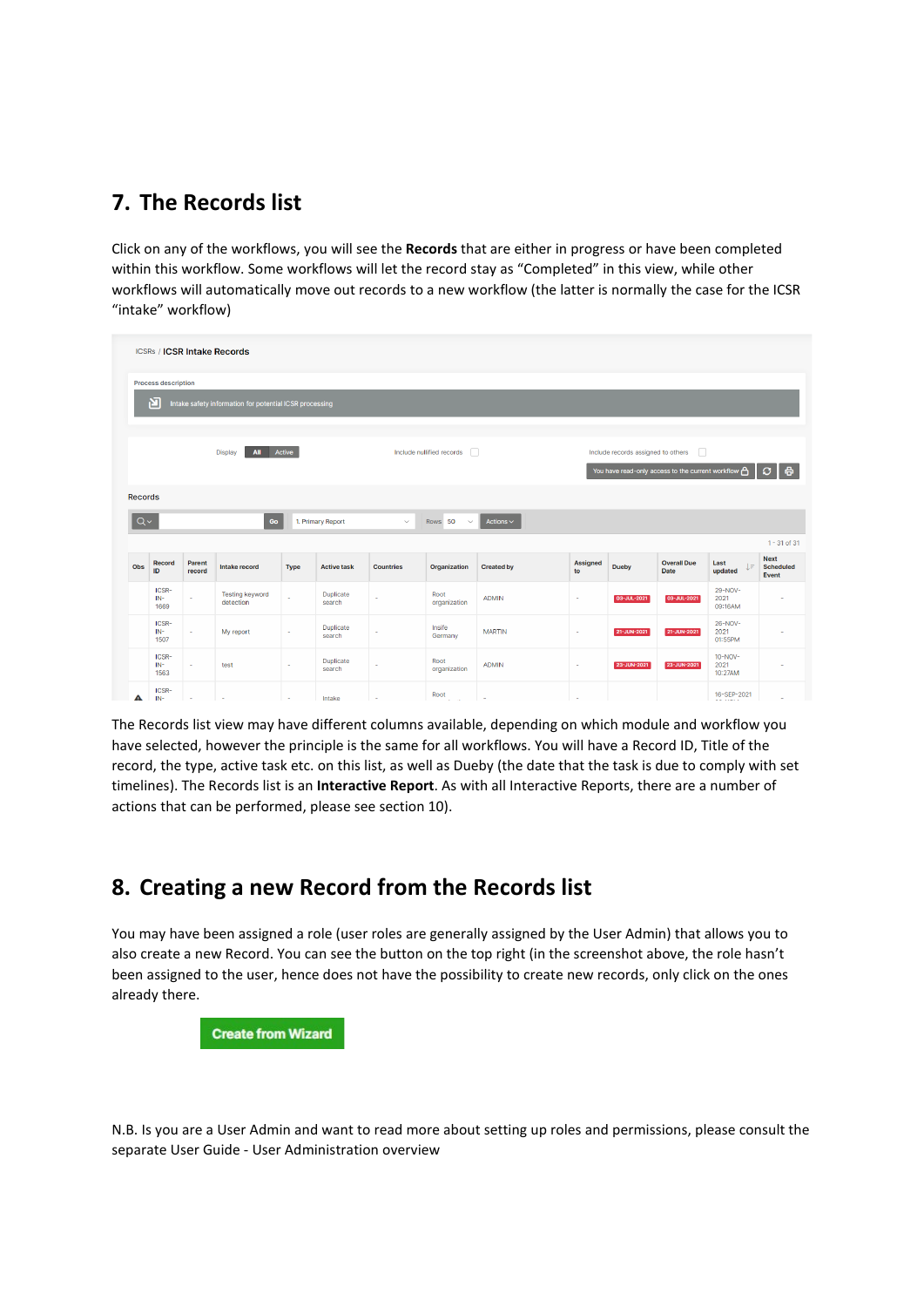Setting up the new record with title and key attributes

The Create screen contains **Record Title** is the identifier of the ICSR you are about to create. It will not be visible in the actual report, so it is for your internal reference.

You can in this screen also set the due date (**Master Duedate**) - If you do not set a date, the system will set a default value based on the configuration. If configured on the workflow, you will also be able to select the **Type** of the record.

## <span id="page-7-0"></span>**9. The view/edit record screen**

No matter if you are creating a new record or clicking on an existing record from the records list, you will get to the same screen called **View/edit record**.

The **Record and task information** section of the view/edit record screen will indicate what is expected of the user, e.g. activities to be performed in the workflow task. The **Top workflow navigation bar** will indicate where in the workflow (which task step) your record is currently. If there is no workflow in the top of the screen, it is because the record has been completed.

#### <span id="page-7-1"></span>**9.1. Understanding the workflow**

The workflow is shown in the top of the record, e.g. in the example below, the ICSR Processing workflow:

| Register ICSR Information | Quality Control | <b>Medical Review</b> | Submission |
|---------------------------|-----------------|-----------------------|------------|
|                           |                 |                       |            |

This also means that records in this example will start in the **Register ICSR Information** task step and the last step is **Submission.**

N.B. It should be noted that the configuration of the workflow may vary, as the tasks are configurable using the Application.

#### <span id="page-7-2"></span>**9.2. The More menu**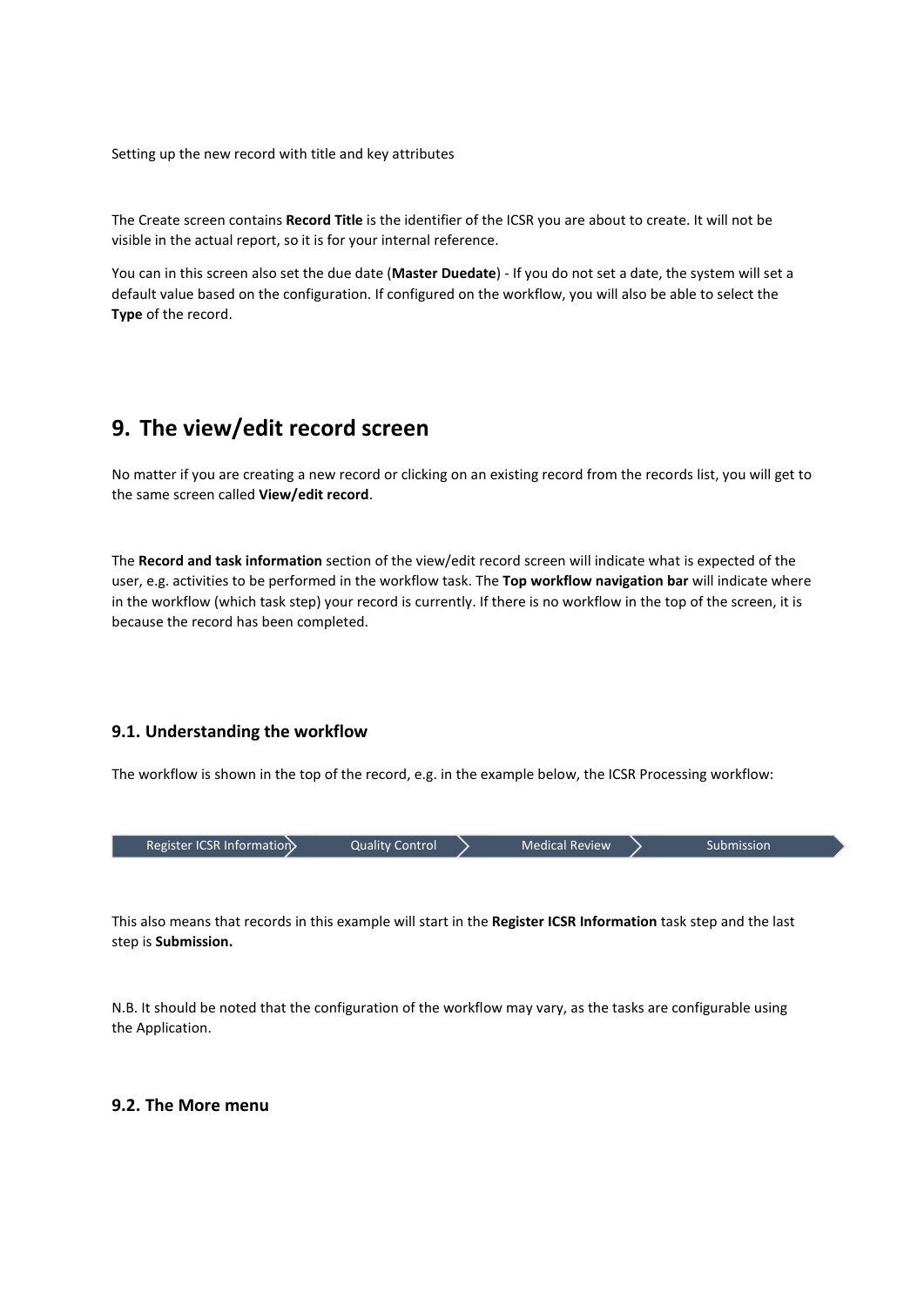The **More** menu is marked with … in the top right of the screen. Here you can perform additional actions that are general for any type of record. This menu has a lot of important features that you can access by selecting the item:

#### **9.2.1. Record Info**

Takes you to the same screen as when creating the record, allowing to view/modify the Title, Type, Master Dueby etc.

#### **9.2.2. Record Scope**

The scope is important to set if the record is to be specifically accessible under certain circumstances. You can set the:

**Product** (select a Product, from the Products module – N.B. only products that are available to you can be configured here)

**Study** (select a Clinical study, from the Clinical Studies module – N.B. only studies that are available to you can be configured here)

**Organizational entity** (select an Organizational Entity, from the Entities and Agreements module – N.B. only entities that are available to you can be configured here)

**Assigned to** (select a username that you would like to assign the record to, only users in the selected entity will be selectable here)

**Countries** (select one or more countries – N.B. only countries configured in your organizational entity will be selectable here.

The information under scope will be used on all lists etc. in HALOPV to determine if a user has access to the record or not.

N.B. Any user is placed within an organizational entity. This entity may have a configured list of Products, Studies, Countries as well as potentially other organizational entities that is controls. HALOPV uses this configuration to match if you have a matching scope to see or access records.

#### **9.2.3. Workflow History**

The workflow history allows you to see a list of workflow steps the record has travelled through as well as the task created and completed, including a number of attributes:

**Notes** (some workflow task steps allow for notes to be entered, these are shown here)

**User** (the name of the user completing the task)

**Routed back** (If a task has been pushed back for a second pass, to do the task again, by the subsequent user, this is set to Yes)

**Compliance Impact** (in case of breach of timeliness, this field is mandatory to fill in, allowing user to indicate if the breach has any potential impact on compliance)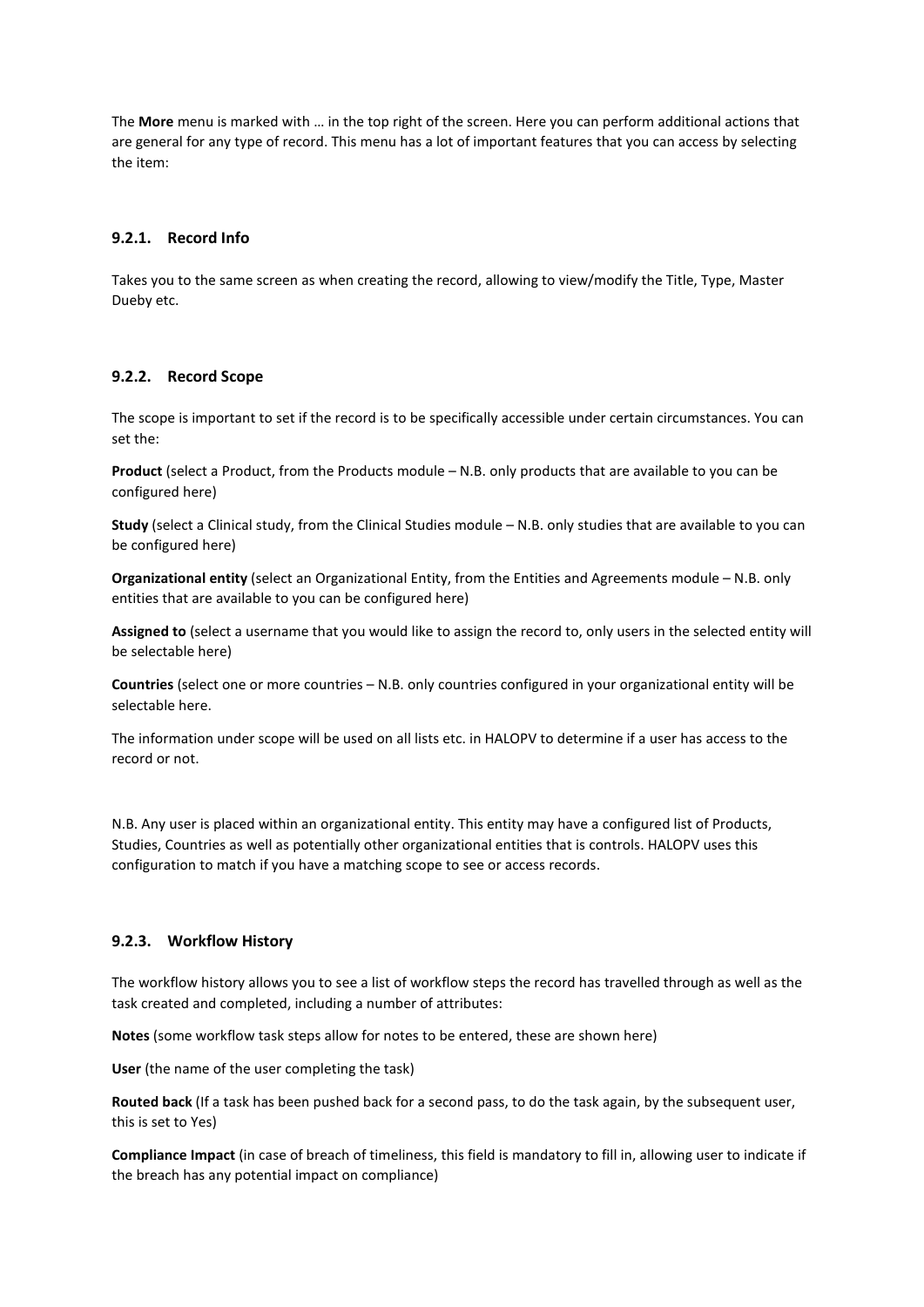CAPA Required (in case of breach of timeliness, this field is mandatory to fill in, allowing user to indicate if the breach has any potential CAPA to be created)

**Breach Reason** (in case of breach of timeliness, this field is mandatory to fill in, allowing user to indicate why the breach occured)

**Electronic Signature** (ES) (if an electronic signature task action has been completed, this field will be populated with a key icon)

#### **9.2.4. Record Revisions**

The list of revisions for the record will be shown here. For each time a record is completed and re-initiated, another revision is created and timestamped. Revisions cannot be modified, but it is possible to enter a previous revision by clicking on the revision number. Here, the record will be shown in read-only mode as it looked like when the revision was completed.

#### **9.2.5. Notifications**

The feature allows for creating a new notification, by typing in the **New Notification** field. Then, either a **Role** (select list) or a list of **Individual recipients** can be selected. If role is selected, the notification will go out to everyone who has been configured as member of that role group. Finally, the **Send notification** button actually sends the notification. It is now listed to the left of the screen as historic notifications for the record.

#### **9.2.6. View Audit log**

This feature allows for viewing a complete list of changes that were applied on a record, including old value, new values, user, date etc. The audit log is an interactive report, so the view can be customized, see section [10](#page-11-1)

The second tab on the audit log screen is the record access log. This allows for viewing the complete list of accesses on the record, including when the record was accessed, released and by whom. This is also an interactive report.

#### **9.2.7. Nullify or De-activate Record**

This feature allows for nullifying the record, which will render it de-active. The nullification is not a deletion, since a nullified record can be un-nullified later.

Please note the menu item "Nullification" requires the role **Nullification**, the item will be hidden if the role is not assigned to you.

Nullification of a record will open a screen for providing a reason for nullification. This reason is stored with the nullified record.

#### **9.2.8. Clone Record**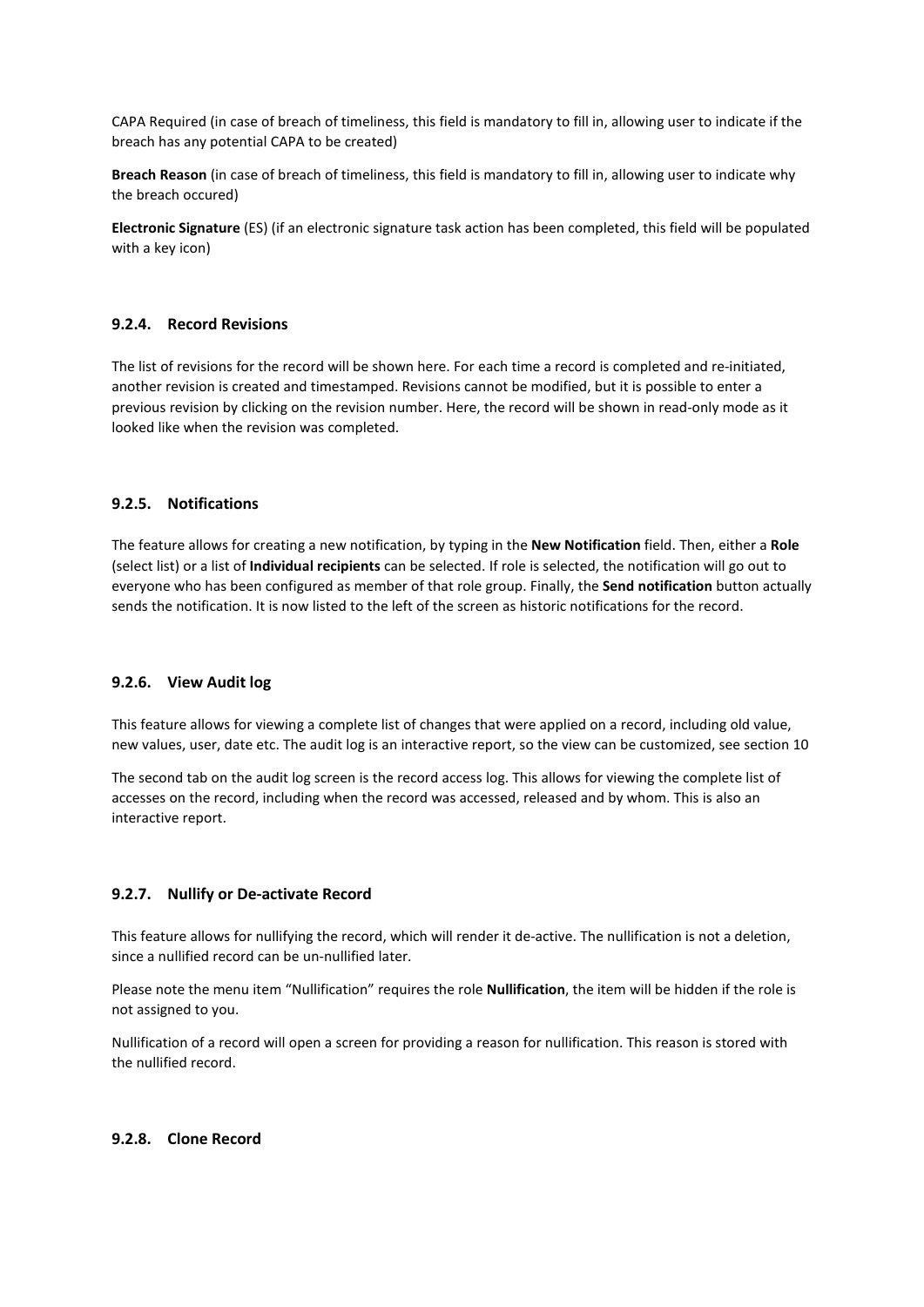This feature simply allows for clicking a button to produce a clone of the record. The cloned record will have a new identifier number, but it will be identical to the original.

#### **9.2.9. Keywords**

This feature allows for reviewing previously set keywords and tags on the record. The system may set both keywords and tags, e.g. **Duplicate** when it performs certain automations. It is also in the screen possible to set tags manually, by selecting the tag in the **Add predefined Tag dropdown.**

#### **9.2.10. Print**

This feature allows for selecting a pre-defined template via the **Template** dropdown, selecting the format in the **Format** dropdown (where you can choose between MS Word and PDF), and finally an optional selection of interactive report.

The printed output is downloaded directly to the desktop, i.e. not saved in the attachments section of HALOPV.

N.B. Some modules, like Aggregate reporting or PSMF, have template actions that allow you to add documents to the attachments section directly

#### <span id="page-10-0"></span>**9.3. Task Activities**

The configured actions for the task are listed to the right of the screen in the **Task Activities** section. The Task activities include both **Link** actions (links to functionality) and **Form** actions (opens forms for capturing of information). For ICSR Intake, the default list of actions is described in the following section

#### <span id="page-10-2"></span>**9.3.1. Task status**

The Task status is a "traffic light" style indicator that displays how many warnings there are for a task action. No warnings is indicated by the coloured circle as green with a 0 inside. If a validation rule is flagging an issue in a form, the task status will indicate this by marking the coloured circle red and adding a 1, for the one rule flagged. If multiple validation rules are flagging, the number indicated will increase accordingly. Once the data is corrected, the validation rule no longer flags any warning, and the count will decrease again, and eventually marking the indicator green. If configured, all red flags must be cleared before allowing the user to complete the task. Please see section [9.4](#page-10-1)

#### <span id="page-10-1"></span>**9.4. Completing a Task and Sending it Forward**

Once you have finished reviewing/entering the data and completed the assigned tasks, click on **Complete task** to send the report forward. When clicking on Complete task, the task proceeds to the next step in the workflow. If you are in the last workflow task step, the record will now be in "Complete" state.

Please note that you may be prevented from completing the task if there are warnings on any task actions. Please see section [9.3.1](#page-10-2) for details.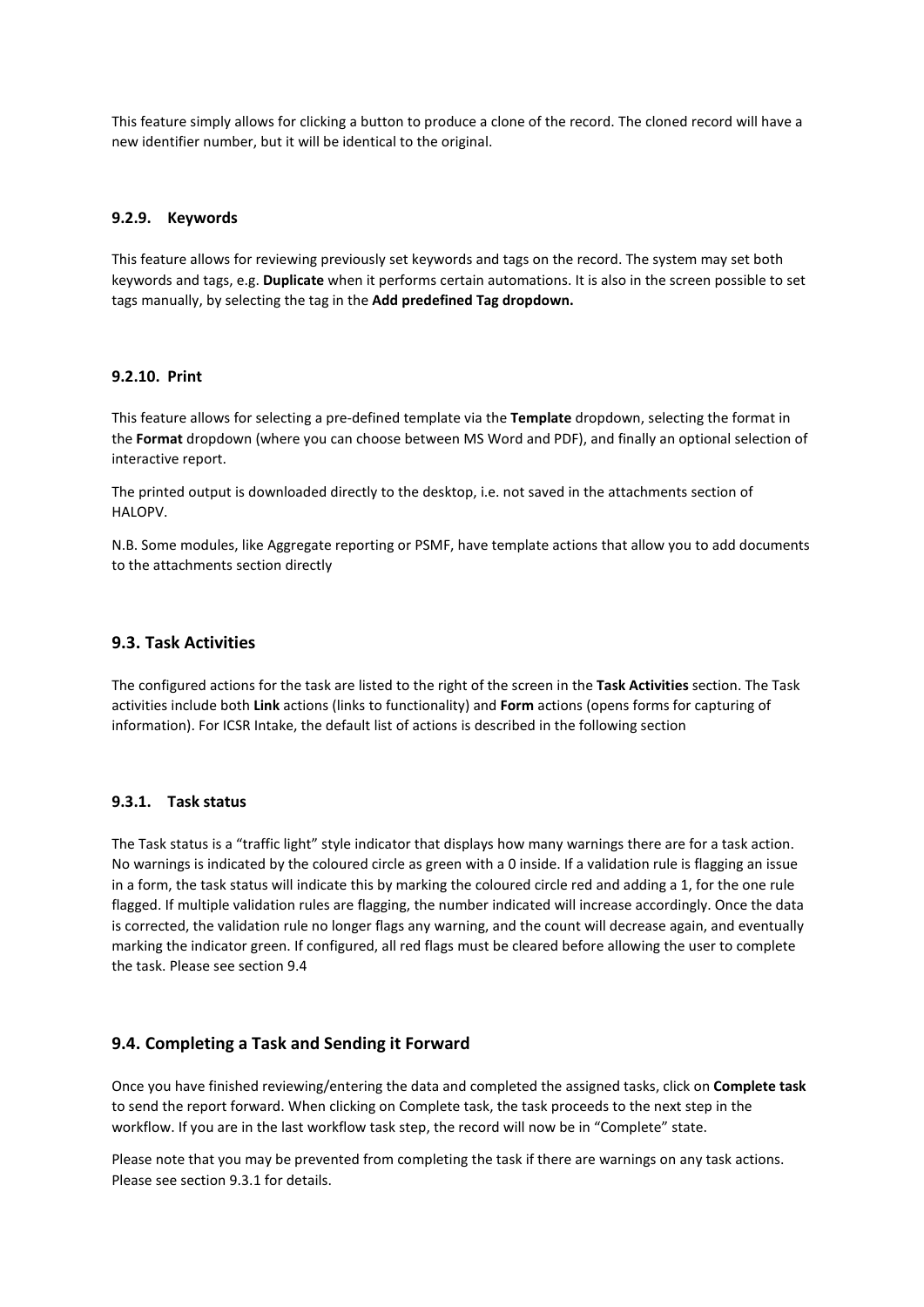#### <span id="page-11-0"></span>**9.5. Re-initiating a Completed record**

Next time editing is needed of a completed record, click the **Initiate Workflow** button. The record will now be lifted to a new revision number, and it will travel through the workflow again.

## <span id="page-11-1"></span>**10. Interactive Reports**

#### <span id="page-11-2"></span>**10.1. Searching and sorting**

At the top of each interactive report page is a search region. This region (or Search bar) provides the following features:

**Select columns icon** enables you to identify which column to search (or all).

**Text area** enables you to enter case insensitive search criteria (wild card characters are implied).

**Go button** executes the search. Hitting the enter key will also execute the search when the cursor is in the search text area.

**Reports** displays alternate default and saved private or public reports.

**Actions Menu** enables you to customize a report. See the sections that follow.

To sort your data alphabetically, click on the column title and select the ascending or descending arrow.



#### <span id="page-11-3"></span>**10.2. The actions menu**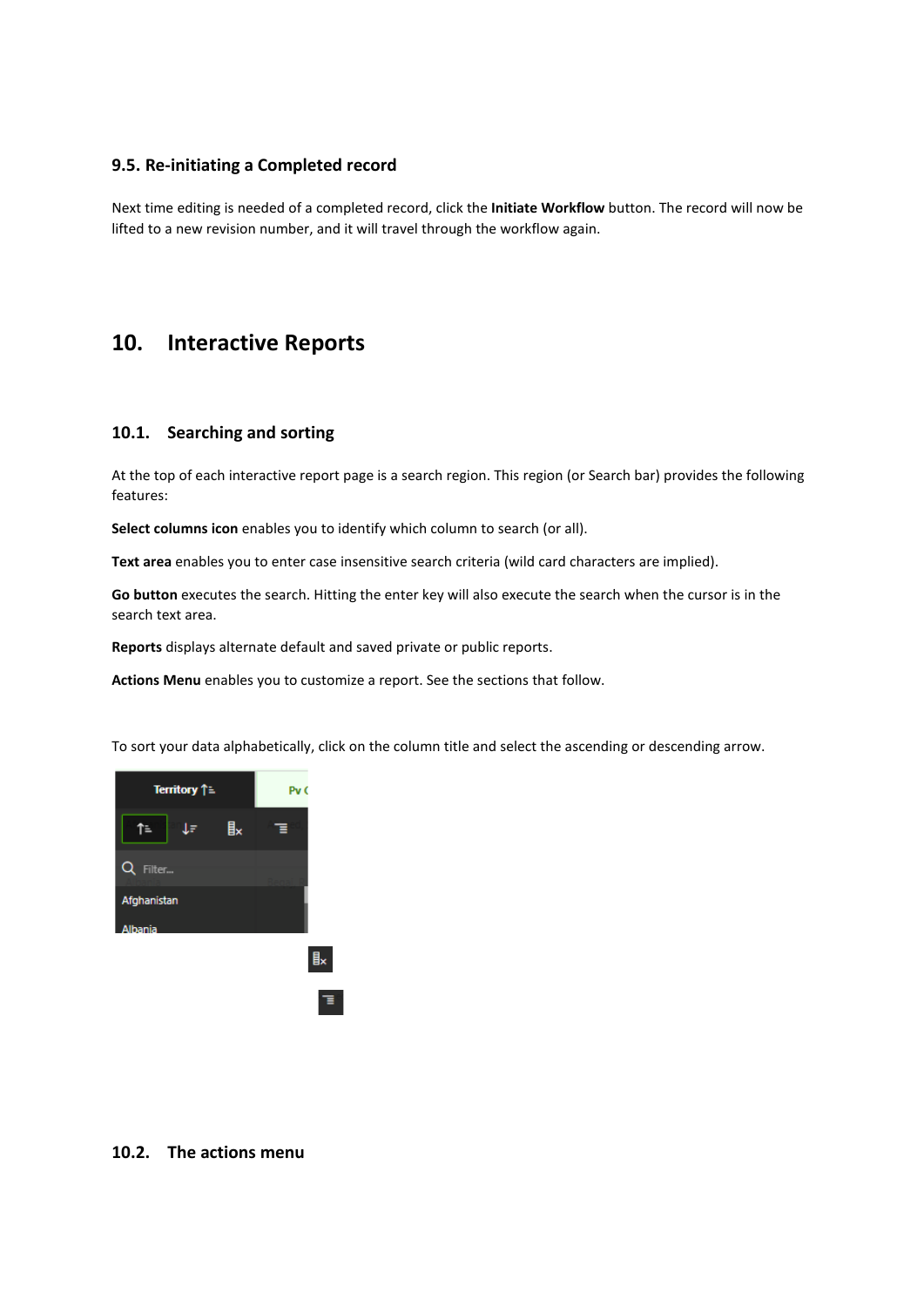| Actions $\vee$                                  | The Actions menu appears to the right of the Go button on the Search bar. Use this<br>menu to customize an Interactive report.                                                                                                                          |
|-------------------------------------------------|---------------------------------------------------------------------------------------------------------------------------------------------------------------------------------------------------------------------------------------------------------|
| <b>III</b> Columns                              | The individual features are described in the sections below. They are accessed by<br>clicking the Actions button, and clicking on the desired functionality                                                                                             |
| Filter                                          |                                                                                                                                                                                                                                                         |
| 田 Data                                          | 10.2.1.<br><b>Columns</b>                                                                                                                                                                                                                               |
| ≪∖<br>Format<br>nlll Chart                      | Used to modify the columns displayed. The columns on the right display. The columns<br>on the left are hidden. You can reorder the displayed columns using the arrows on the<br>far right. Computed columns are prefixed with **.                       |
| Group By<br>$\overline{f}$ Pivot<br>W<br>Report | Toggle columns to be displayed (shift the column to the right) or not displayed (shift the<br>column to the left) in the interactive report.<br>Change the order to the columns in the interactive report by moving them up or down<br>with the arrows. |
| <u>し</u> Download<br>Subscription<br>$\bowtie$  | 10.2.2.<br><b>Filter</b>                                                                                                                                                                                                                                |
| Help                                            | Focuses the report by adding or modifying the WHERE clause on the query. You can<br>filter on a column or by row.                                                                                                                                       |

There are two filter types available in the section:

Column: If you filter by column, select a column (it does not need to be one that displays), select a standard Oracle operator (=, !=, not in, between), and enter an expression to compare against. Expressions are case sensitive. Use % as a wild card (for example, STATE\_NAME like A%).

Row: If you filter by row, you can create complex WHERE clauses using column aliases and any Oracle functions or operators (for example, G = 'VA' or G = 'CT', where G is the alias for CUSTOMER\_STATE). Many functions and operators can be combined. The list of functions and operator can be found in the bottom left of the filter screen.

#### **10.2.3. Data**

The Data menu items has four different sub items:

Sort: Used to change the columns to sort on and determines whether to sort in ascending or descending order. You can also specify how to handle NULLs. The default setting always displays NULLs last or always display them first. The resulting sorting displays to the right of column headings in the report.

Aggregation: Aggregates are mathematical computations performed against a column. Aggregates display after each control break and at the end of the report within the column they are defined. Options include:

**Aggregation** enables you to select a previously defined aggregation to edit.

**Function** is the function to be performed (for example, SUM, MIN).

**Column** is used to select the column to apply the mathematical function to. Only numeric columns display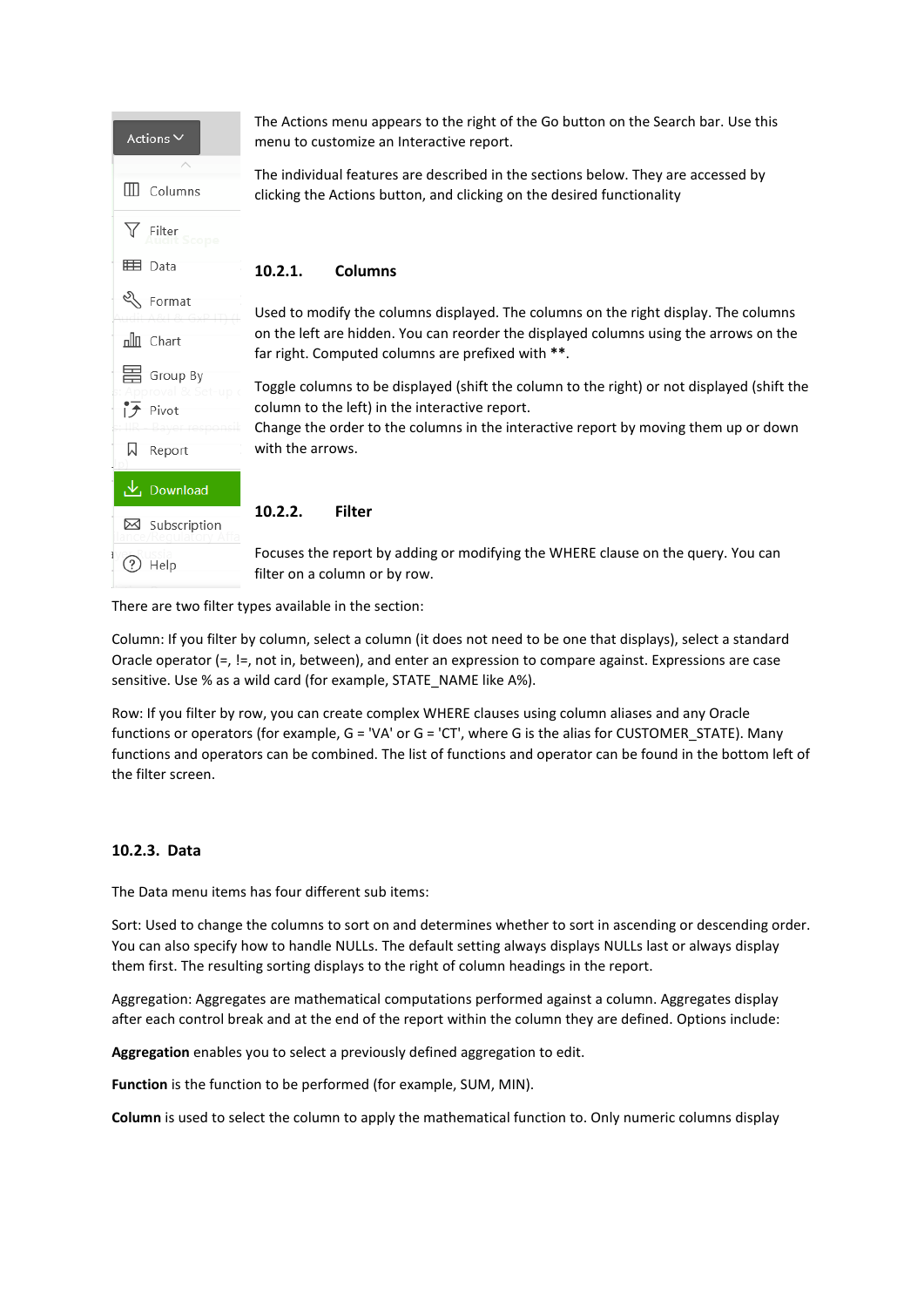Compute: Enables you to add computed columns to your report. These can be mathematical computations (for example, NBR\_HOURS/24) or standard Oracle functions applied to existing columns. Some display as examples and others (such as TO\_DATE) can also be used). Options include:

**Computation** enables you to select a previously defined computation to edit.

**Column Heading** is the column heading for the new column.

**Format Mask** is an Oracle format mask to be applied against the column (for example,S9999).

**Computation** is the computation to be performed. Within the computation, columns are referenced using the aliases displayed.

Below computation, the columns in your query display with their associated alias. Clicking on the column name or alias includes them in the Computation. Next to Columns is a keypad. This keypad functions as a shortcut to commonly used keys. On the far right are Functions.

The following example computation demonstrates how to display total compensation:

CASE WHEN A = 'SALES' THEN B + C ELSE B END

(where A is ORGANIZATION, B is SALARY and C is COMMISSION)

Flashback: A flashback query enables you to view the data as it existed at a previous point in time. The default amount of time that you can flashback is 3 hours (or 180 minutes) but the actual amount will differ for each database

#### **10.2.4. Format**

Control Break: Used to create a break group on one or several columns. This pulls the columns out of the interactive report and displays them as a master grouping

Rows Per Page: Sets the number of records to display per page.

Highlight: Enables you to define a filter. The rows that meet the filter criteria display as highlighted using the characteristics associated with the filter. Options include:

Name is used only for display.

Sequence identifies the sequence in which the rules are evaluated.

Enabled identifies if a rule is enabled or disabled.

Highlight Type identifies whether the row or cell should be highlighted. If Cell is selected, the column referenced in the Highlight Condition is highlighted.

Background Color is the new color for the background of the highlighted area.

Text Color is the new color for the text in the highlighted area.

Highlight Condition defines your filter condition.

#### **10.2.5. Chart**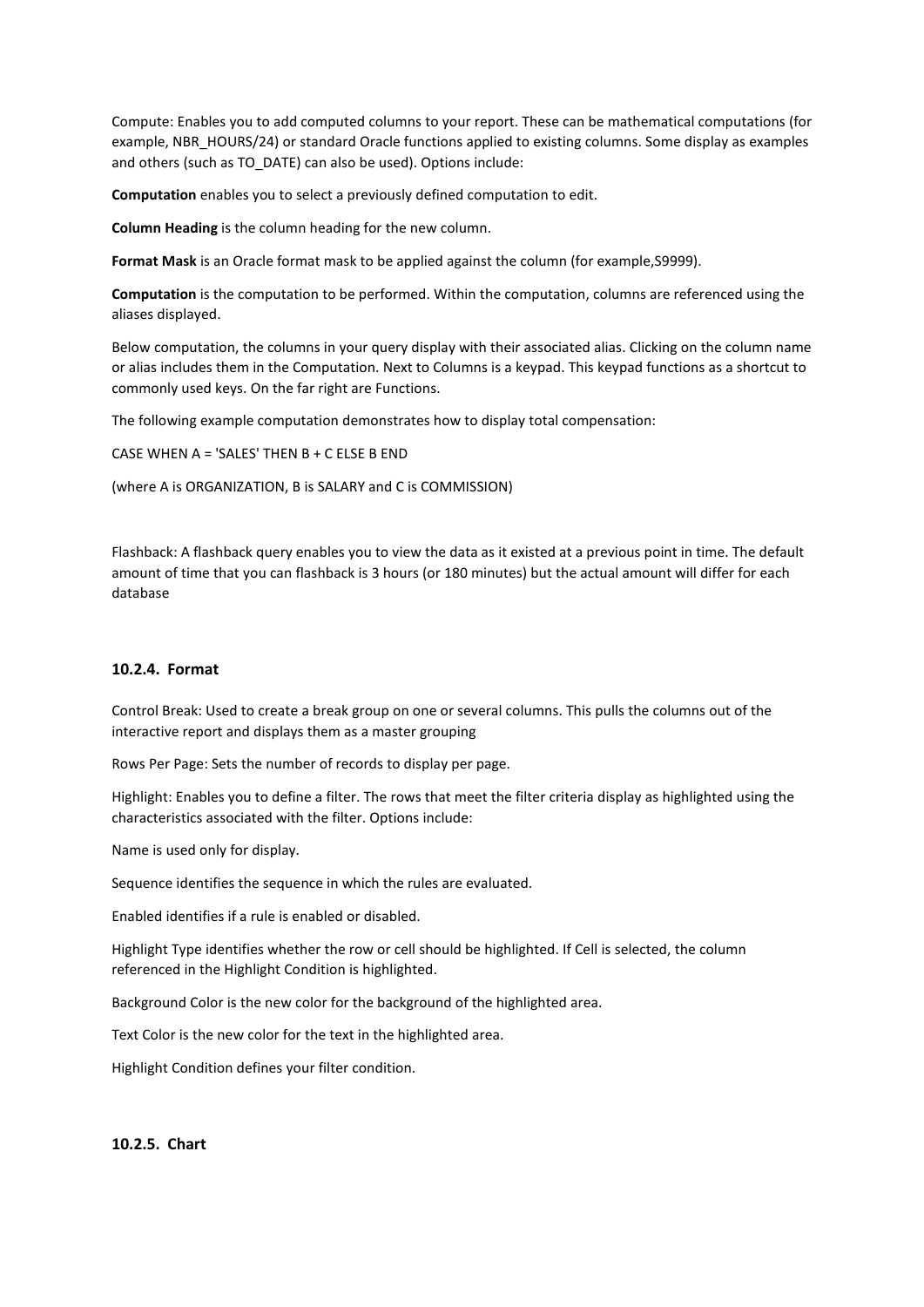You can define one chart per saved report. Once defined, you can switch between the chart and report views using view icons the Search bar. Options include:

**Chart Type** identifies the chart type to include. Select from horizontal bar, vertical bar, pie, or line.

**Label** enables you to select the column to be used as the label.

**Axis Title for Label** is the title that displays on the axis associated with the column selected for Label. This is not available for pie chart.

**Value** enables you to select the column to be used as the value. If your function is a COUNT, a Value does not need to be selected.

**Axis Title for Value** is the title that displays on the axis associated with the column selected for Value. This is not available for pie chart.

**Function** is an optional function to be performed on the column selected for Value.

**Sort** allows you to sort your result set.

#### **10.2.6. Group By**

You can define one Group By view per saved report. Once defined, you can switch between the group by and report views using view icons on the Search bar. To create a Group By view, you select:

the columns on which to group

the columns to aggregate along with the function to be performed (average, sum, count, etc.)

#### **10.2.7. Pivot**

You can define one Pivot view per saved report. Once defined, you can switch between the pivot and report views using view icons on the Search bar. To create a Pivot view, you select:

the columns on which to pivot

the columns to display as rows

the columns to aggregate along with the function to be performed (average, sum, count, etc.)

#### **10.2.8. Report**

Save report: Saves the customized report for future use. You provide a name and optional description and can make the report accessible to the public (that is, all users who can access the primary default report). You can save four types of interactive reports:

**Primary Default** (Developer Only). The Primary Default is the report that initially displays. Primary Default reports cannot be renamed or deleted.

**Alternative Report** (Developer Only). Enables developers to create multiple report layouts. Only developers can save, rename, or delete an Alternative Report.